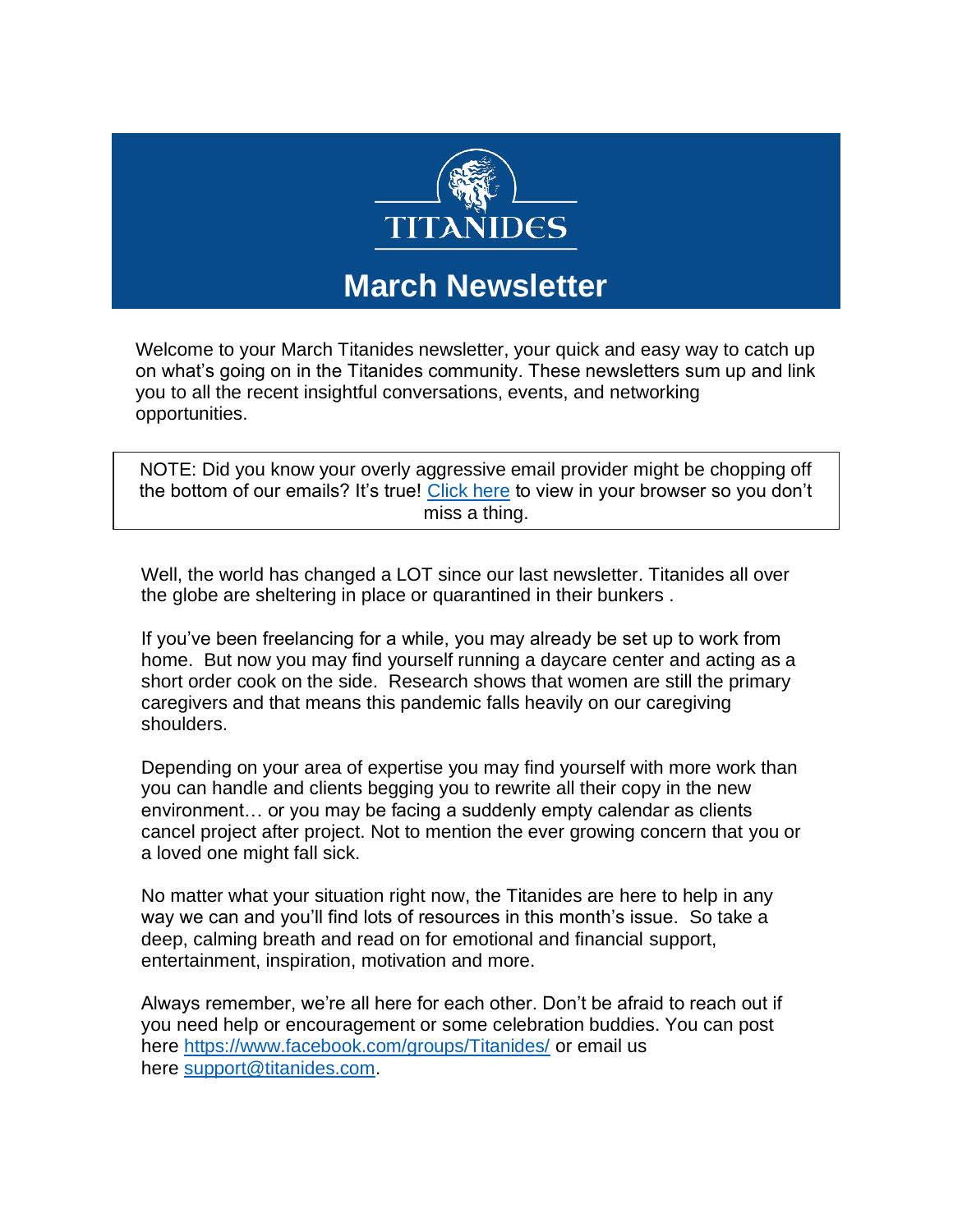## **Lessons Learned**



Many of you know that just as the coronavirus was starting to turn the world on its head, Marcella was out in San Diego for The Copywriter Club In Real Life event.

HUGE shout out to fellow Titanide and co-founder of The Copywriter Club, Kira Hug, for featuring so many amazing female speakers and panelists.

Marcella was snapping pictures like crazy so we could all cheer on fellow Titanides, Prerna Malik, Margo Aaron, Jordan Gill, Stephanie Nivinskus, Ali, Abbey Woodcock, Zafira Rajan, Katie Thies, Amy Posner, Tarzan Kay Kaliryzian, Angie Colee, Gin Walker, Linda Perry, Lindsay Hotmire, Sage Polaris, Eman Zabi, Pauline Longdon, and so many more.

If you don't yet know the fabulous Kira Hug and her partner Rob Marsh, you really should.

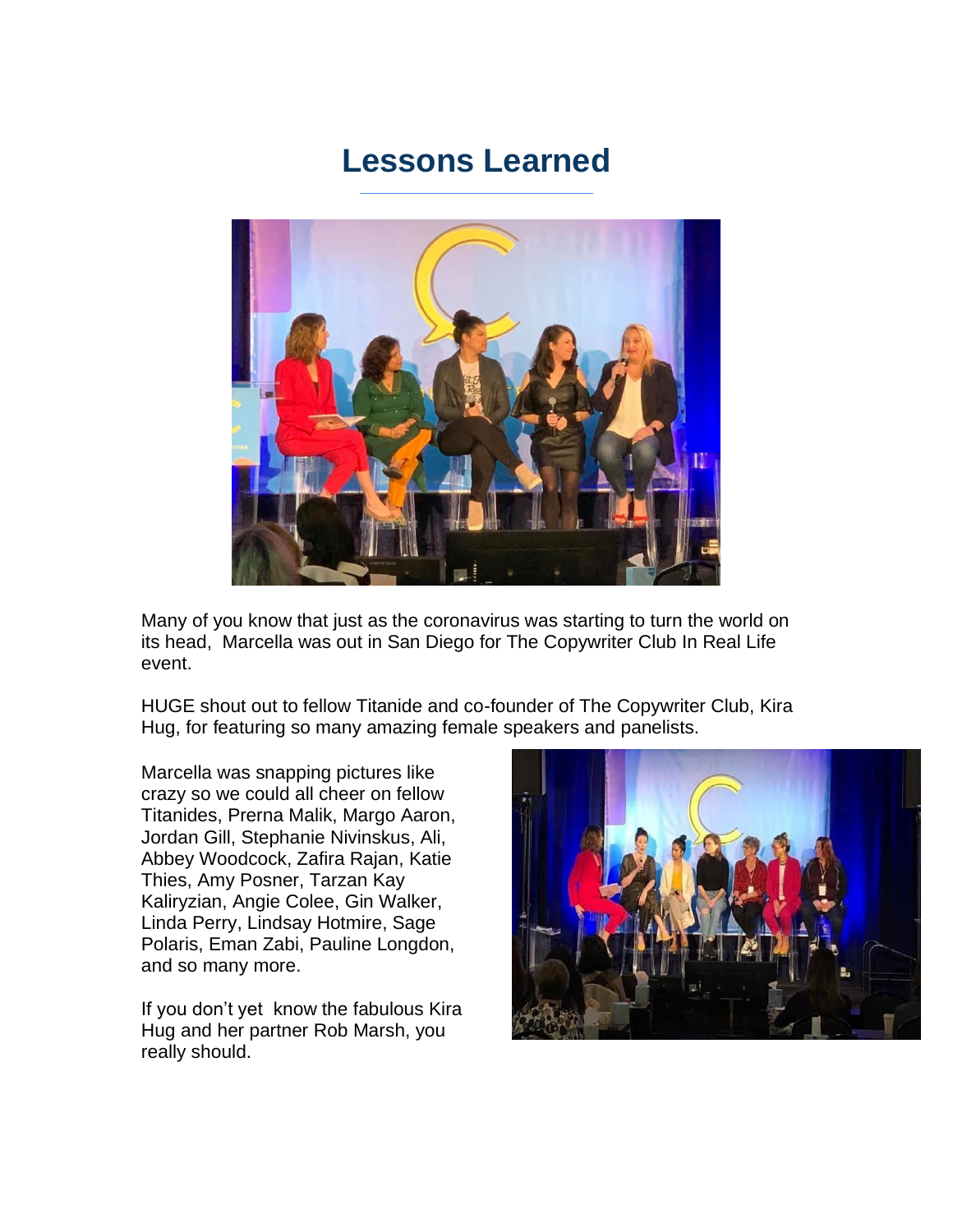They share many of the same community values we promote in the Titanides. Kira emailed us to say they are accepting new members in The Copywriter Club Underground. You can find out more here: [http://thecopywriterclub.com/the](https://titanidesllc.acemlna.com/lt.php?notrack=1¬rack=1&s=bad97c655476f96a390a72c05a742011&i=198A247A6A1266)[copywriter-underground/](https://titanidesllc.acemlna.com/lt.php?notrack=1¬rack=1&s=bad97c655476f96a390a72c05a742011&i=198A247A6A1266)

When one of the TCC IRL speakers had to cancel at the last minute, Kira asked our fearless leader to step in. Marcella led a Fearless Fast Write for everyone, armed with her candle, her chime, and the poem, *Where I'm From*, by George Ella Lyon. (Glittery Titanides t-shirt compliments of the talented Pauline Longdon.)

If you haven't joined in a Fearless Fast Write yet, you're missing out. They are free to all members. [Click here to join our](https://titanidesllc.acemlna.com/lt.php?notrack=1¬rack=1&s=bad97c655476f96a390a72c05a742011&i=198A247A6A1267)  [next one on Thursday, April 2, 2020 at](https://titanidesllc.acemlna.com/lt.php?notrack=1¬rack=1&s=bad97c655476f96a390a72c05a742011&i=198A247A6A1267)  [9:30 AM Eastern.](https://titanidesllc.acemlna.com/lt.php?notrack=1¬rack=1&s=bad97c655476f96a390a72c05a742011&i=198A247A6A1267)

Here's what the women (and men) at TCC IRL had to say about the experience…

'I loved this so much. It was a gift to write for its own sake instead of for clicks and conversions." Gwen Hutchings



"Thank you so much for the exercise, Marcella Allison. It was powerful and uplifting. I'm going to bring it to my next team meeting." Patricia Viscount

"Marcella you helped me write the first poem since I was around 12 years old." Thank you. Darren Hanser

# **Paying It Forward to Freelancers in Need**

The show went on, as they say, but there was a palpable level of concern in the air. While sitting at the bar together, fellow Titanide and founder of The Freelance Coop, Abbey Woodcock, came up with the idea of an emergency fund for freelancers. She asked Marcella if the Titanides could help. Marcella loved the idea and the Titanides has pitched in \$900 to date.

[Find out more here](https://titanidesllc.acemlna.com/lt.php?notrack=1¬rack=1&s=bad97c655476f96a390a72c05a742011&i=198A247A6A1268)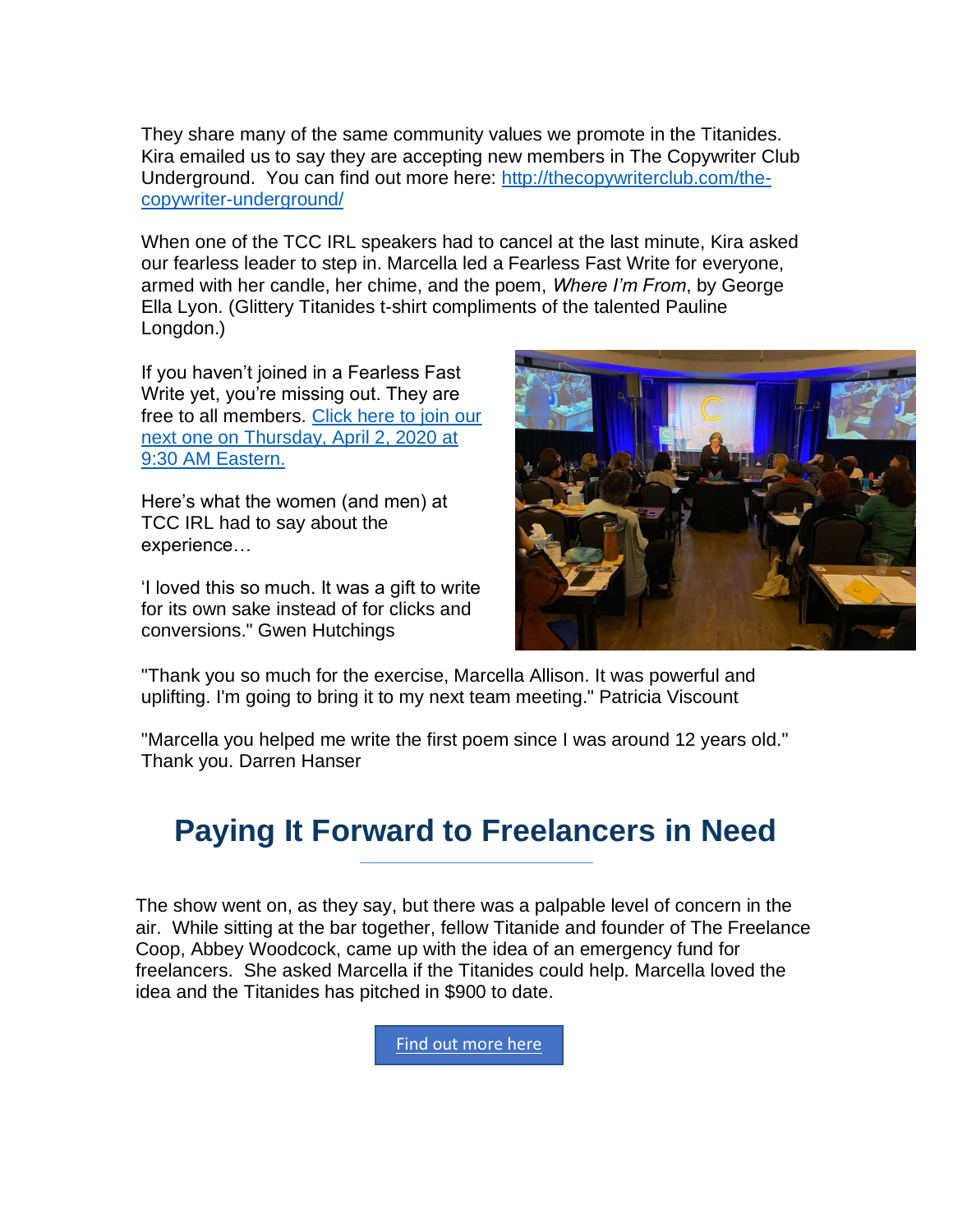If you are lucky enough to have some extra cash to spare, please consider donating.

Then, before catching her flight home, Marcella took a little time to acknowledge the fear and uncertainty in everyone's mind. [Watch Episode #64](https://titanidesllc.acemlna.com/lt.php?notrack=1¬rack=1&s=bad97c655476f96a390a72c05a742011&i=198A247A6A1270) to hear Marcella's calming message and her two suggestions for managing these trying times.

#### [Watch Episode #64](https://titanidesllc.acemlna.com/lt.php?notrack=1¬rack=1&s=bad97c655476f96a390a72c05a742011&i=198A247A6A1270)

While you're there, feel free to share your own words of encouragement in the comments. And scroll on down to see all the great posts about the TCC IRL event.

### **Featured Titanide: Julie Hassett**

We have a Most Valuable Player award winner among us. Fellow Titanide Julie Hassett snagged Dig.Out's MVP award at Digfest earlier this month.

The award is given to someone who's had great success as a copywriter over the past year and who embodies the spirit of Dig.Out.

Julie's two current controls at Agora Financial and another that's been running steady for 3+ years certainly qualified as successful copywriting.

Julie isn't afraid to take risks. She brings original ideas to the table, stands up for herself and forges her own path, all while building and nurturing a sense of community with her colleagues. And that matches perfectly with the spirit of Dig.Out.

Not only did Julie get this wonderful plaque, but because of her love for National Parks, the Dig.Out team planted

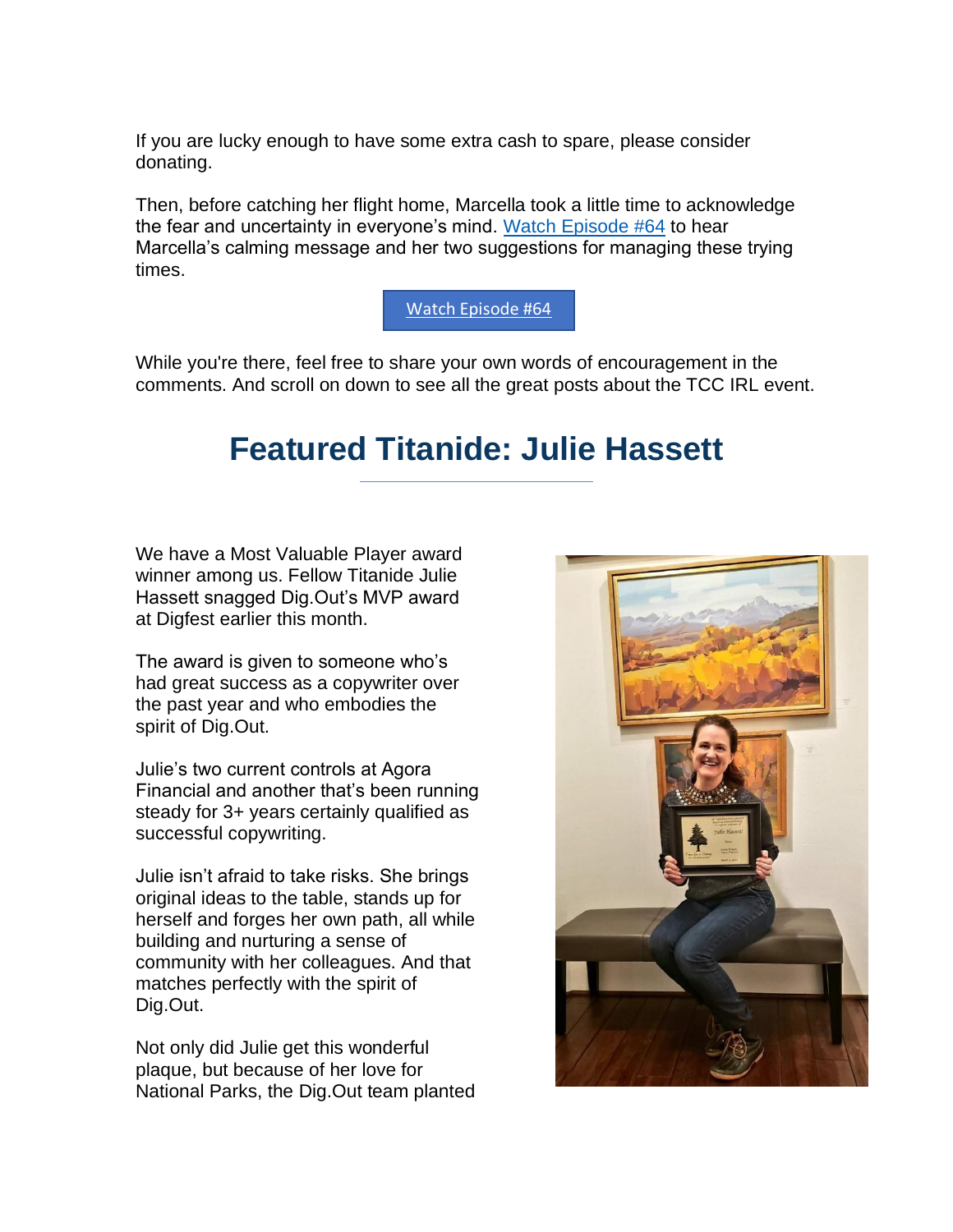a grove of 50 trees in Tahoe National Forest in Julie's name.

Julie's also pretty excited about the plastic eating mushroom spore she received. Now if she can just find a petri dish and figure out how to get it to eat her garbage!

Julie currently dedicates the majority of her time to her role as Head of Copywriting and Sales at MyWallSt, a fintech upstart based in Dublin, Ireland. In her "free time," she coaches a select group of freelance copywriting all-stars and is slowly building a small real estate empire in Baltimore, MD. Currently, she lives with her handsome partner (John), magical son (Redmond), and chubby Chihuahua (Herbie) in rural Glen Arm, MD.

To learn more about Julie and her work, visit [www.wonderhuntercopy.com](https://titanidesllc.acemlna.com/lt.php?notrack=1¬rack=1&s=bad97c655476f96a390a72c05a742011&i=198A247A6A1271) or reach out on LinkedIn.

Congrats Julie and good luck with your plastic eating mushroom spore!

Have you received an award lately, or do you know a Titanide who has? Send the story to us at [support@titanides.com](mailto:support@titanides.com) so we can feature you or your nominee in our newsletter.

# **Titanides Literary Salon**

Our second **Titanides Literary Salon** with Dr. Cristy Lopez, *Building Authentic Authority In a World of Fake*, was a big hit.

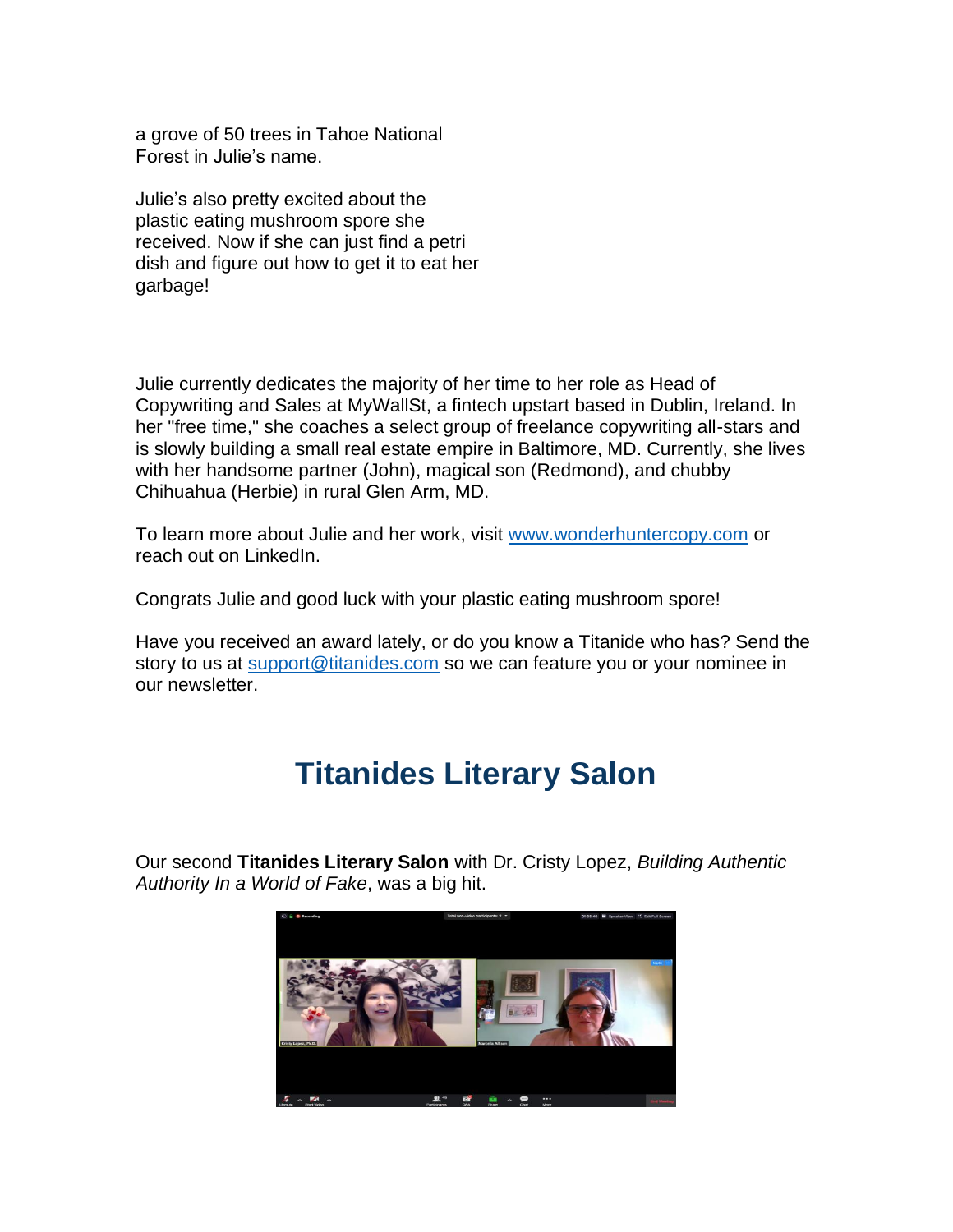We had the highest attendance we've ever had as women from all over the world gathered to talk about dealing with imposter syndrome, that nasy critical voice in your head, male (and female) colleagues who dismiss your dreams, and so much more.

Here's what Titanides had to say about the salon…

- "Like a lot of us, all my old insecurities have kicked into overdrive with all the recent events. The PEACE exercise is a great tool and I can see already how it will be helpful." - Bree Reza
- "I have to say how impressed I was with the integrity of the Writing Salon. I love men too but there is absolutely a difference in how women behave when they're around. This was a very special experience. Thank you." - Lorrie Morgan
- "This has been so helpful. I did a mini version of the PEACE process while we were on today and received some clarity. Awesome." - Patricia Casello-Maddox

#### **FOR PATRONS ONLY**

Patrons have access to all our **Titanides Literary Salon** recordings, including our last one with Dr. Cristy Lopez and our first one with Brian Kurtz, as well as the entire video archive that holds a wealth of wisdom from trainings, past newsletters, vlogs, and the Titanides conferences.

If you're not yet a Patron, go  $HERE$  to join for as little as \$9 a month.

The Salon feedback was so great, that Dr. Cristy has agreed to continue the training with an intimate group of 28 Titanides beginning on April 7, 2020.

#### **ANNOUNCING: The Expert Positioning Mastery Course with Dr. Cristy Lopez**

In times of uncertainty, the business world looks for leaders. We want a trusted expert to show us the way. Female entrepreneurs need the skills to position themselves as the most valuable expert in their field.

*Now is the time to step up and learn how to powerfully position yourself as the expert so you can negotiate higher rates, profitable contracts, and command authority and respect.*

The Expert Positioning Mastery Course will help you identify your Expert Positioning Statement so you can land better jobs with bigger clients, book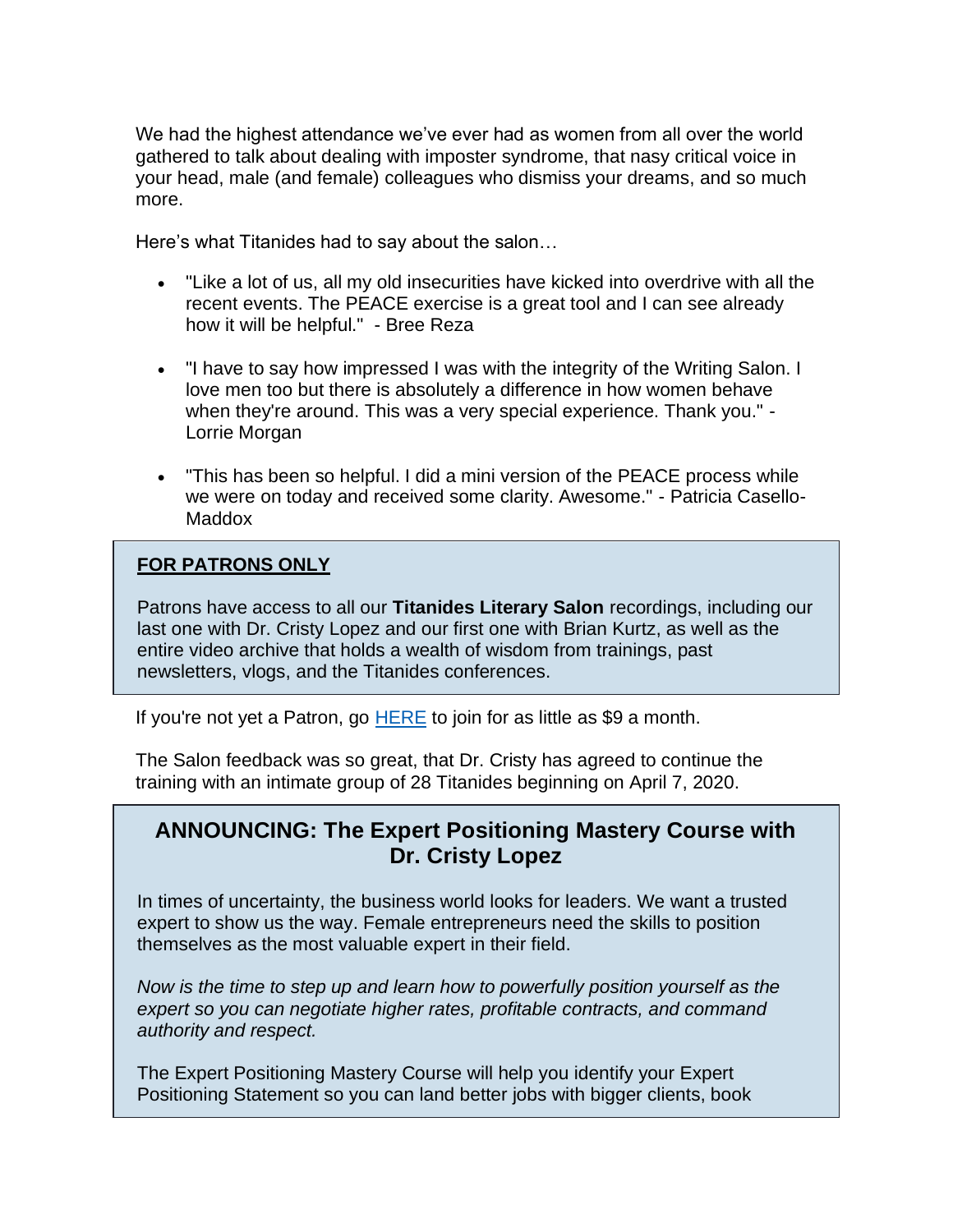speaking gigs and podcast interviews, and get noticed and promoted at live and online events in your industry...all within 6 live classes.

The course is co-taught by the incredible Dr. Cristy Lopez. Dr. Lopez specializes in helping high-stressed professionals build next level lives and successful businesses that align with their true self, all while reducing stress.

She has helped thousands of high-level entrepreneurs and executives over twenty plus years. Dr. Cristy has been a guest expert and after-care referral source for guests on Dr. Phil for ten years. And she's been featured in Entrepreneur, Forbes, and Authority Magazine.

Dr. Cristy is going to walk you through proven and science-based strategies that will build your authority and positioning without anxiety or imposter syndrome and create a-ha moments that will change your life forever. She will help you create your authority scripts so you can confidently answer the question, *"..and why should we work with you?"*

#### **FOR PATRONS ONLY**

If you are a Junior or Senior Patron, you can receive significant discounts on the **Expert Positioning Mastery Course** with Dr. Lopez. [For more information](https://titanidesllc.acemlna.com/lt.php?notrack=1¬rack=1&s=bad97c655476f96a390a72c05a742011&i=198A247A6A1273)  [click HERE.](https://titanidesllc.acemlna.com/lt.php?notrack=1¬rack=1&s=bad97c655476f96a390a72c05a742011&i=198A247A6A1273)

Not a junior or senior member? [Click HERE to learn more and see how you can](https://titanidesllc.acemlna.com/lt.php?notrack=1¬rack=1&s=bad97c655476f96a390a72c05a742011&i=198A247A6A1274)  [get in on the discount too.](https://titanidesllc.acemlna.com/lt.php?notrack=1¬rack=1&s=bad97c655476f96a390a72c05a742011&i=198A247A6A1274)

# **Honorary Titanides**

It's always fun to celebrate when women succeed, but there's something extra special about it when the success comes in a male-dominated profession. Check [out Joyce Hollman's post](https://titanidesllc.acemlna.com/lt.php?notrack=1¬rack=1&s=bad97c655476f96a390a72c05a742011&i=198A247A6A1275) to see the two Irish women who became just the fourth and fifth women in 41 years to win the Pritzker Prize 2020 in what one of the winners described as "one of the most complex and cultural activities on the planet." Honorary Titanides indeed!

Jennifer Wells also joined the nomination party. In honor of International Women's Day, she found seven women across the globe that deserve celebration. These honorary Titanides are making lives better for women in Argentina, Botswana, India, Kenya, Nigeria, Yemen, and Zimbabwe. [Find out who there are and what](https://titanidesllc.acemlna.com/lt.php?notrack=1¬rack=1&s=bad97c655476f96a390a72c05a742011&i=198A247A6A1276)  [they do.](https://titanidesllc.acemlna.com/lt.php?notrack=1¬rack=1&s=bad97c655476f96a390a72c05a742011&i=198A247A6A1276)

Help us continue the celebration of women near and far. Keep an eye out for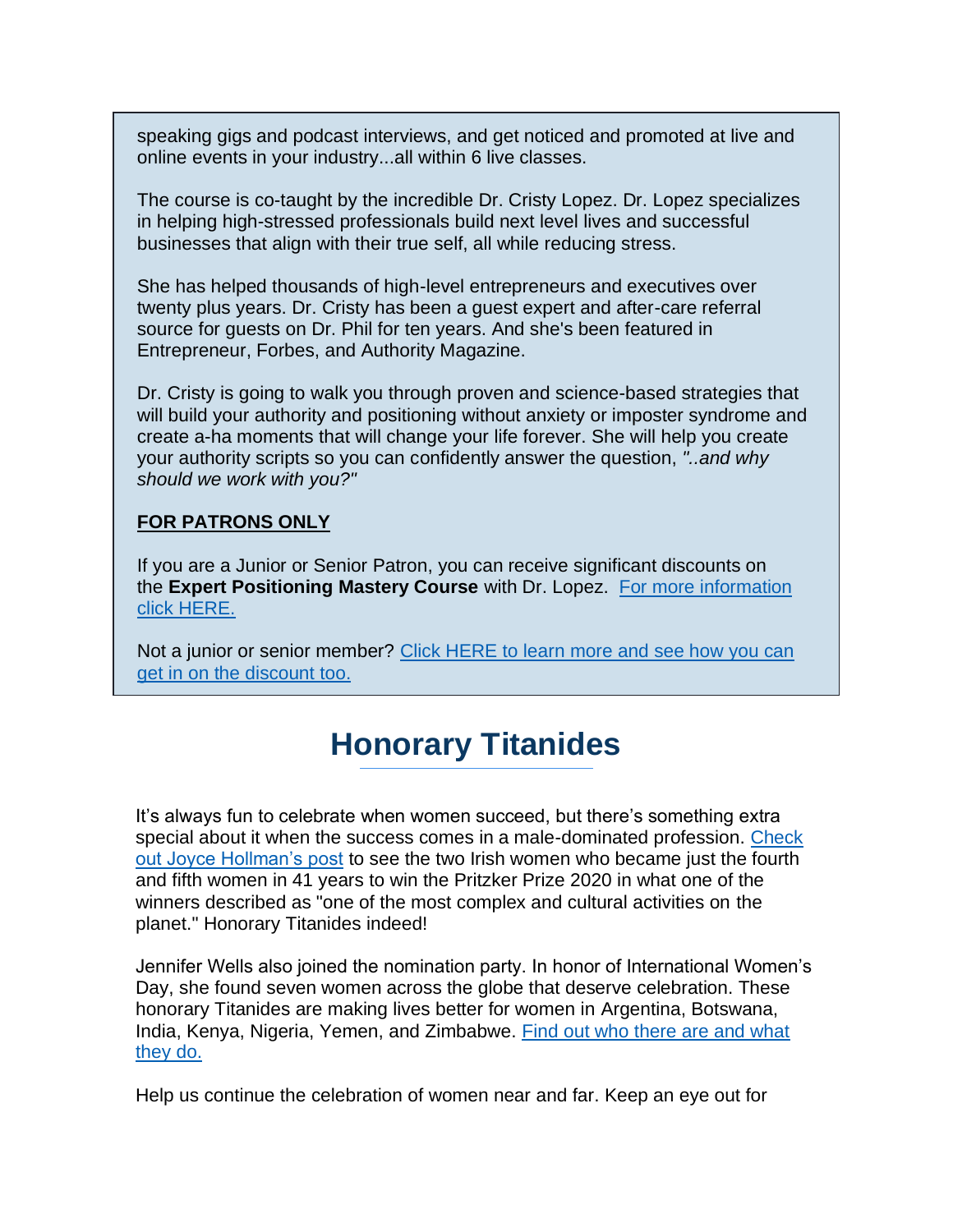honorary Titanides and share their stories in our Facebook group.

## **Inspiration**

We've all heard it. "If at first you don't succeed, try, try again." But, be honest, would you have kept trying after six defeats? Trudy Black found a young woman who refused to give up even after six "failures." [Check out this post](https://titanidesllc.acemlna.com/lt.php?notrack=1¬rack=1&s=bad97c655476f96a390a72c05a742011&i=198A247A6A1277) about Deshauna Barber for inspiration the next time someone tells you "no". And then give it (whatever "it" is for you) another try.

Deb Dickerson reported on a whole country full of women who can inspire us. The women of Mexico staged a one-day strike on Monday, March 9th, to protest gender violence and Mexican machismo syndrome. [Click here](https://titanidesllc.acemlna.com/lt.php?notrack=1¬rack=1&s=bad97c655476f96a390a72c05a742011&i=198A247A6A1278) to hear about Deb's firsthand experience while in San Cristobal de Las Casas, Mexico.

### **Questions & Conversation**

What do you do when you need some advice?

Well, of course, you head straight to the Titanides private Facebook group and ask our supportive and knowledgeable community of women.

That's what Rebekah Mays did, and she got the guidance she needed in no time.

But before we talk about that, we should congratulate Rebekah on her new Content Marketing Strategist position. Way to go, Rebekah.

Rebekah was concerned about her weakness in video marketing and wondered if she should try to learn all she could as fast as she could, or just learn the basics and hire someone with video expertise.

[Click here](https://titanidesllc.acemlna.com/lt.php?notrack=1¬rack=1&s=bad97c655476f96a390a72c05a742011&i=198A247A6A1279) to see what Merikay Noah, Rachael Kraft, Teresa Misty Rhn, and Sorcha Kate MacKenzie advised.

Tracy Clement Wilson also knew right where to turn for guidance. She had questions about the tax implications of licensing her business as an LLC.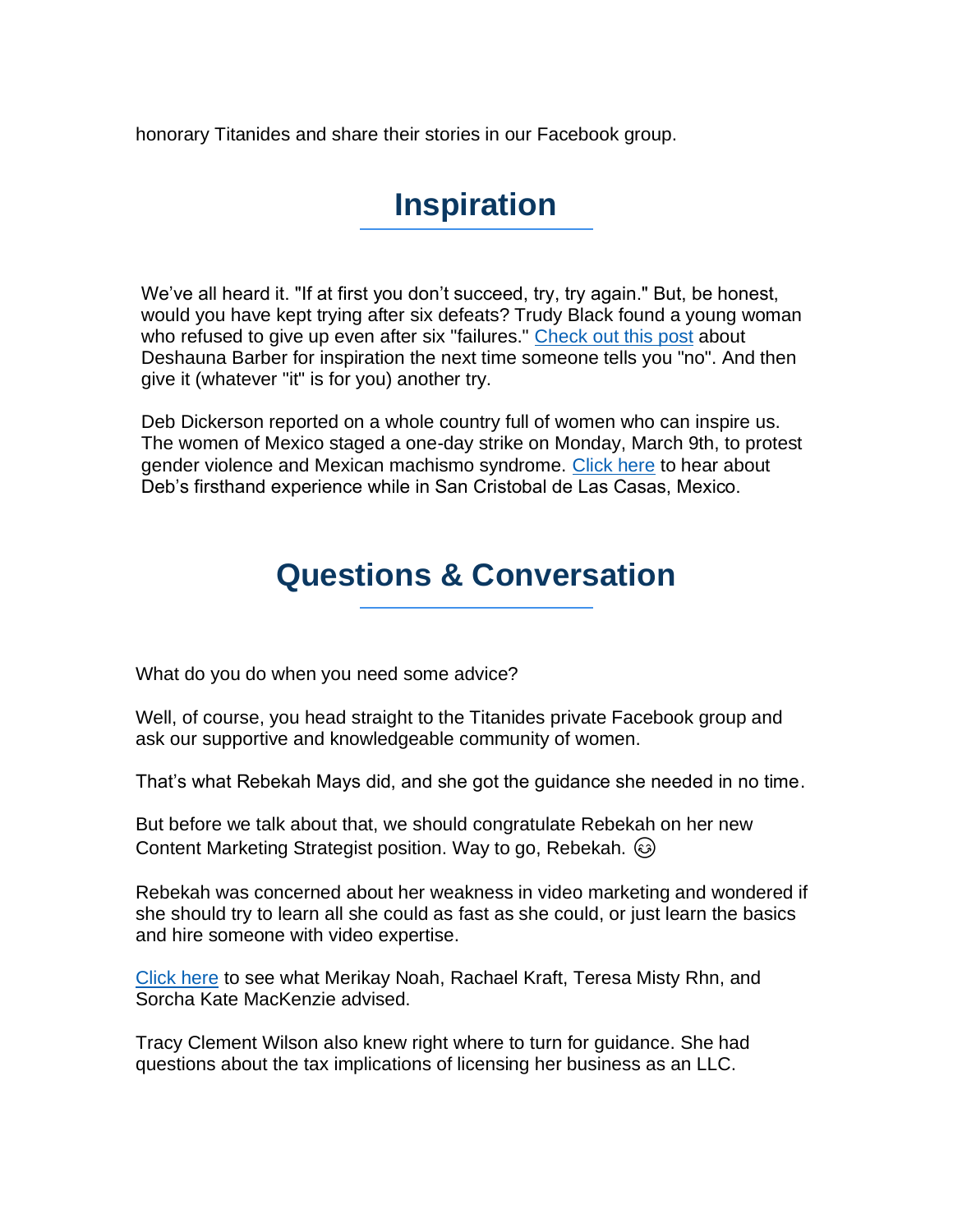None other than our self-proclaimed "resident CPA," Liz Farr jumped right into the conversation to set us all straight.

If you've ever wondered about how to structure your business, don't miss Liz's informative discussion that will help you…

- Make sense of self-employment tax and income tax as a business owner
- Evaluate the pros and cons of sole proprietor vs. LLC vs. S-corp vs. corporation
- Realize why a big tax bill isn't such a bad thing

And Liz wasn't the only one to lend a hand. Shelley Ware and Elin Marie also stepped up with great advice.

This was a really great discussion. You can [get all the details here.](https://titanidesllc.acemlna.com/lt.php?notrack=1¬rack=1&s=bad97c655476f96a390a72c05a742011&i=198A247A6A1280) And don't miss the one common piece of advice all three ladies shared, since everyone's business and personal situation is different.

# **Titanides Reflect**

Marcella was on grandma duty recently, and it reminded her of the struggle so many new moms go through when they have to return to work. Even when you love your work, it's so hard to leave the little one behind.

Several Titanides working mothers chimed in with their thoughts and advice for Marcella's daughter Sarah as she prepares to go back to work.

[Go here](https://titanidesllc.acemlna.com/lt.php?notrack=1¬rack=1&s=bad97c655476f96a390a72c05a742011&i=198A247A6A1281) to see sweet little Ophelia and the kind words and wisdom passed on to Sarah.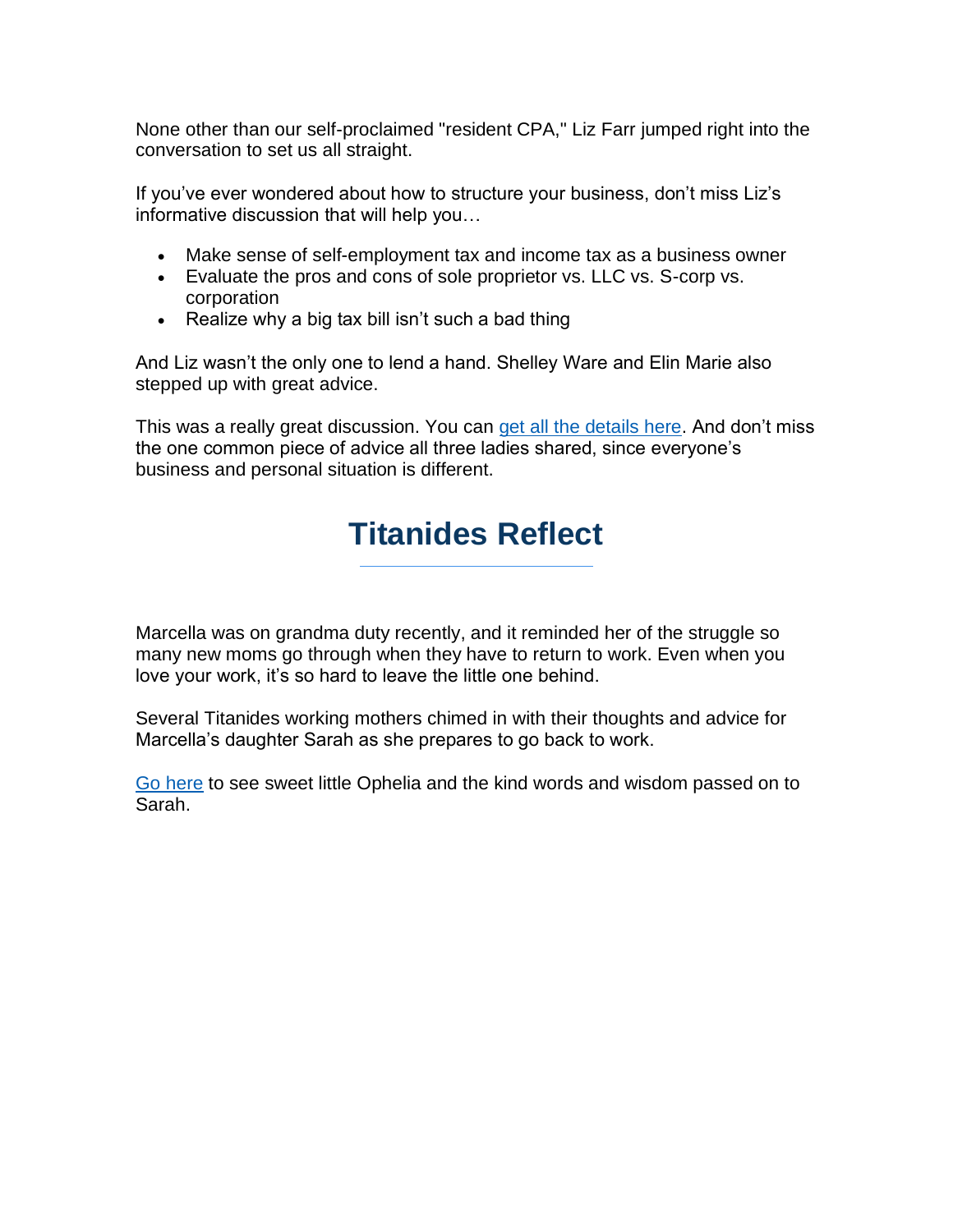## **Get the Book**

**WHY DIDN'T ANYBODY** 

**ELL ME THIS** 

**WIT AND WISDOM FROM** 

MARCELLA ALLISON & LAURA GALE

**WOMEN IN BUSINESS** 

**Spring is here! What better way to enric** growth than with a book full of wisdom **women entrepreneurs.**

Here's how one Amazon reviewer described book:

"I could tell within a few pages that this was to be a book I wanted to savor instead of o relate to every story in this book and some overwhelmingly so…

If only I'd had this book in my 20s - I'd have the world. LOL Seriously, I'm so thankful to now. It's a book I'll be going back to again again. Thank you to every woman who co to it, for baring your souls and for your hor

If you have the book and have found it valuable. please [write a review for us on Amazon!](https://titanidesllc.acemlna.com/lt.php?notrack=1¬rack=1&s=bad97c655476f96a390a72c05a742011&i=198A247A6A1282) 

[GET THE BOOK](https://titanidesllc.acemlna.com/lt.php?notrack=1¬rack=1&s=bad97c655476f96a390a72c05a742011&i=198A247A6A1283)

### **NOTE:** If you want to buy multiple books, please reach out to [support@titanides.com](mailto:support@titanides.com) so we can see if your order qualifies for a discounted price. Let us know if you want paperback or hardcover and how many.

And we've got another interview to share with you this month.

[Susan Berkley](https://titanidesllc.acemlna.com/lt.php?notrack=1¬rack=1&s=bad97c655476f96a390a72c05a742011&i=198A247A6A1284) reads her funny, real, and wise letter to her younger self. You'll hear about her wild ride working on the Howard Stern Show, following a rock star to Brazil, and launching her own professional voice over company.